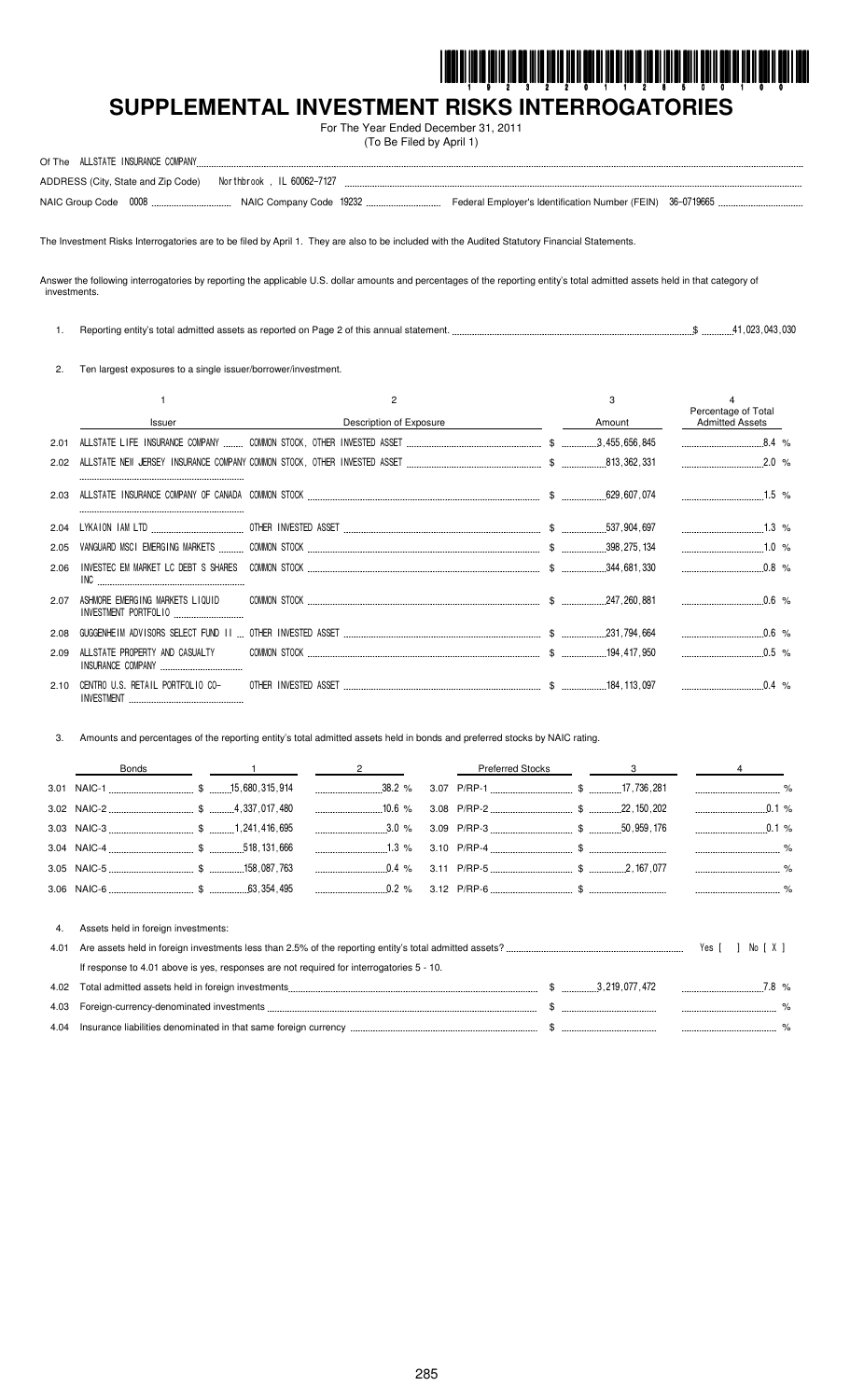5. Aggregate foreign investment exposure categorized by NAIC sovereign rating:

|       |                                                                                                             |                    | $\overline{1}$    | $\frac{2}{2}$                                                                                                                                             |
|-------|-------------------------------------------------------------------------------------------------------------|--------------------|-------------------|-----------------------------------------------------------------------------------------------------------------------------------------------------------|
| 5.01  |                                                                                                             |                    |                   | $\underbrace{\qquad \qquad }{\qquad \qquad }.\underline{\qquad \qquad }.\underline{\qquad \qquad }.\underline{\qquad \qquad }.\underline{\qquad \qquad }$ |
| 5.02  |                                                                                                             |                    |                   | $0.6 %$                                                                                                                                                   |
| 5.03  |                                                                                                             |                    |                   |                                                                                                                                                           |
| 6.    | Largest foreign investment exposures by country, categorized by the country's NAIC sovereign rating:        |                    |                   |                                                                                                                                                           |
|       |                                                                                                             |                    | $\frac{1}{1}$     | $\frac{2}{\sqrt{2}}$                                                                                                                                      |
|       | Countries rated NAIC - 1:                                                                                   |                    |                   |                                                                                                                                                           |
| 6.01  |                                                                                                             |                    |                   |                                                                                                                                                           |
|       |                                                                                                             |                    |                   | $\ldots$ 0.9 %                                                                                                                                            |
|       | Countries rated NAIC - 2:                                                                                   |                    |                   |                                                                                                                                                           |
| 6.03  |                                                                                                             |                    |                   | $0.2$ %                                                                                                                                                   |
| 6.04  |                                                                                                             |                    |                   |                                                                                                                                                           |
|       | Countries rated NAIC - 3 or below:                                                                          |                    |                   |                                                                                                                                                           |
| 6.05  |                                                                                                             |                    |                   | $\ldots$ 0.6 %                                                                                                                                            |
| 6.06  |                                                                                                             |                    |                   | $\ldots$ 0.1 %                                                                                                                                            |
|       |                                                                                                             |                    |                   |                                                                                                                                                           |
| 7.    |                                                                                                             |                    |                   |                                                                                                                                                           |
|       |                                                                                                             |                    |                   |                                                                                                                                                           |
| 8.    | Aggregate unhedged foreign currency exposure categorized by NAIC sovereign rating:                          |                    |                   |                                                                                                                                                           |
|       |                                                                                                             |                    |                   | $\frac{2}{\sqrt{2}}$                                                                                                                                      |
| 8.01  |                                                                                                             |                    |                   | $1.3$ %                                                                                                                                                   |
| 8.02  |                                                                                                             |                    |                   |                                                                                                                                                           |
| 8.03  |                                                                                                             |                    |                   |                                                                                                                                                           |
| 9.    | Largest unhedged foreign currency exposures by country, categorized by the country's NAIC sovereign rating: |                    |                   | $\frac{1}{2}$                                                                                                                                             |
|       | Countries rated NAIC - 1:                                                                                   |                    |                   |                                                                                                                                                           |
| 9.01  |                                                                                                             |                    |                   | $\ldots$ 0.6 %                                                                                                                                            |
|       |                                                                                                             |                    |                   | $0.2$ %                                                                                                                                                   |
|       | Countries rated NAIC - 2:                                                                                   |                    |                   |                                                                                                                                                           |
| 9.03  |                                                                                                             |                    |                   |                                                                                                                                                           |
| 9.04  |                                                                                                             |                    |                   |                                                                                                                                                           |
|       | Countries rated NAIC - 3 or below:                                                                          |                    |                   |                                                                                                                                                           |
| 9.05  |                                                                                                             |                    |                   |                                                                                                                                                           |
| 9.06  |                                                                                                             |                    |                   | $\sim$ $\sim$ $\sim$ $\sim$ $\sim$ $\sim$                                                                                                                 |
| 10.   | Ten largest non-sovereign (i.e. non-governmental) foreign issues:                                           |                    |                   |                                                                                                                                                           |
|       |                                                                                                             | 2                  | 3                 | 4                                                                                                                                                         |
|       | Issuer<br>10.01 INVESTEC EM MARKET LC DEBT S SHARES INC                                                     | <b>NAIC Rating</b> | \$<br>344 681 330 | 0.8%                                                                                                                                                      |
|       |                                                                                                             |                    |                   |                                                                                                                                                           |
| 10.03 |                                                                                                             |                    |                   |                                                                                                                                                           |
|       |                                                                                                             |                    |                   |                                                                                                                                                           |
|       |                                                                                                             |                    |                   |                                                                                                                                                           |
|       |                                                                                                             |                    |                   | 0.1%                                                                                                                                                      |
| 10.07 |                                                                                                             |                    |                   |                                                                                                                                                           |
|       |                                                                                                             |                    |                   |                                                                                                                                                           |
|       |                                                                                                             |                    |                   |                                                                                                                                                           |
|       |                                                                                                             |                    |                   | $\ldots$ 0.1 %                                                                                                                                            |
|       |                                                                                                             |                    |                   | .0.1%<br>$\ldots$ 0.1 %                                                                                                                                   |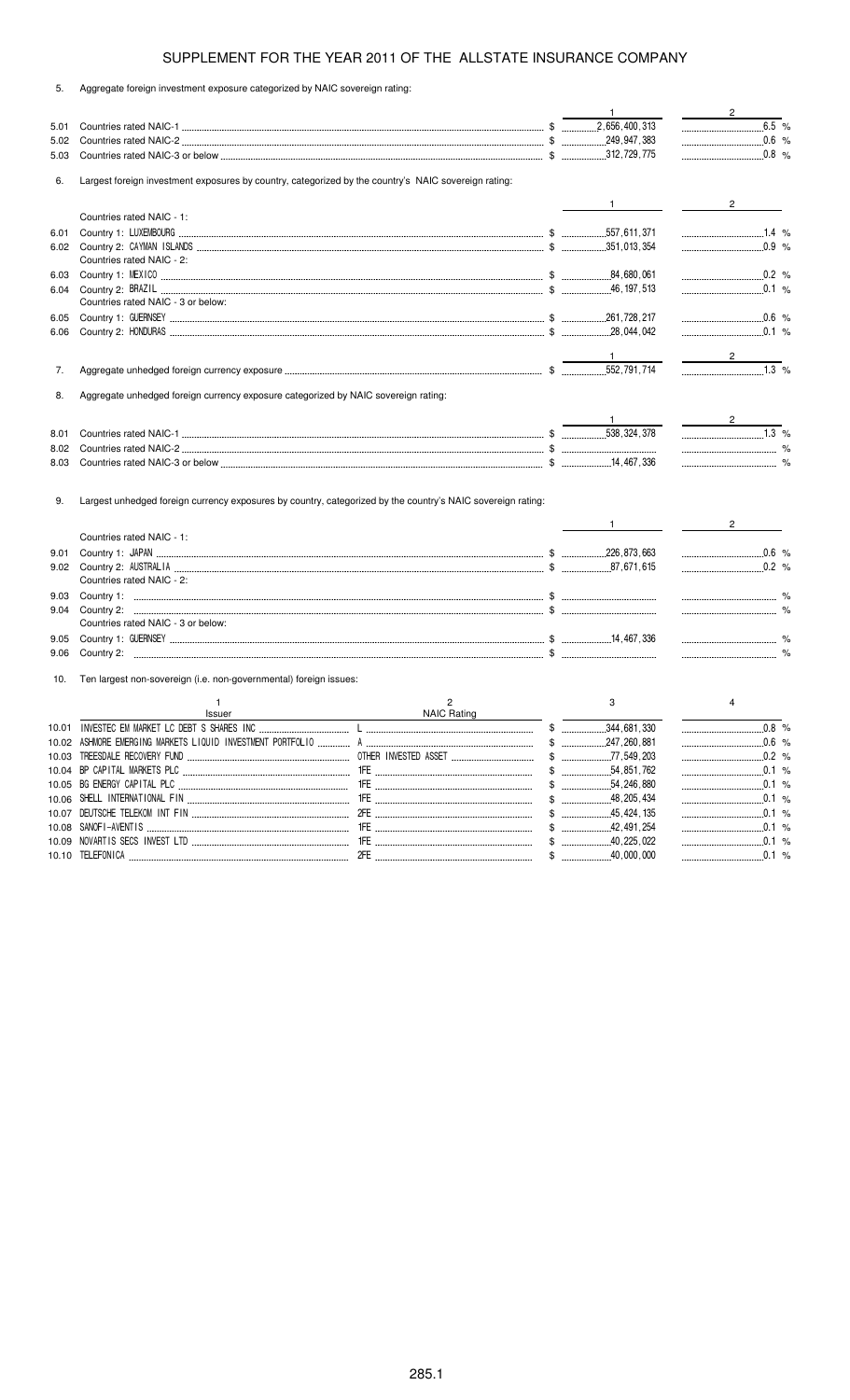|       | 11. Amounts and percentages of the reporting entity's total admitted assets held in Canadian investments and unhedged Canadian currency exposure: |                |                          |  |
|-------|---------------------------------------------------------------------------------------------------------------------------------------------------|----------------|--------------------------|--|
| 11.01 |                                                                                                                                                   |                |                          |  |
|       | If response to 11.01 is yes, detail is not required for the remainder of interrogatory 11.                                                        |                |                          |  |
|       |                                                                                                                                                   |                | $\overline{2}$           |  |
| 11.02 |                                                                                                                                                   |                |                          |  |
| 11.03 |                                                                                                                                                   |                |                          |  |
|       |                                                                                                                                                   |                |                          |  |
|       |                                                                                                                                                   |                |                          |  |
| 12.   | Report aggregate amounts and percentages of the reporting entity's total admitted assets held in investments with contractual sales restrictions: |                |                          |  |
| 12.01 |                                                                                                                                                   |                |                          |  |
|       | If response to 12.01 is yes, responses are not required for the remainder of Interrogatory 12.                                                    |                |                          |  |
|       | the contract of the contract of the contract of the contract of the contract of the contract of                                                   |                |                          |  |
|       |                                                                                                                                                   |                | $\overline{\phantom{a}}$ |  |
|       | Largest three investments with contractual sales restrictions:                                                                                    |                |                          |  |
| 12.03 |                                                                                                                                                   |                |                          |  |
| 12.04 |                                                                                                                                                   |                |                          |  |
| 12.05 |                                                                                                                                                   |                |                          |  |
| 13.   | Amounts and percentages of admitted assets held in the ten largest equity interests:                                                              |                |                          |  |
| 13.01 |                                                                                                                                                   |                | Yes [ ] No [ X ]         |  |
|       | If response to 13.01 above is yes, responses are not required for the remainder of Interrogatory 13.                                              |                |                          |  |
|       | Issuer                                                                                                                                            | $\overline{2}$ | 3                        |  |
|       |                                                                                                                                                   |                | $\overline{7.4}$ %       |  |
| 13.03 |                                                                                                                                                   |                | $\ldots$ 1.6 %           |  |
|       |                                                                                                                                                   |                | $1.5$ %                  |  |
|       |                                                                                                                                                   |                |                          |  |
| 13.06 |                                                                                                                                                   |                |                          |  |
| 13.07 |                                                                                                                                                   |                | $\frac{1}{2}$ 0.8 %      |  |
| 13.08 |                                                                                                                                                   |                | $\frac{1}{2}$ 0.6 %      |  |
|       |                                                                                                                                                   |                | $0.6 %$                  |  |
|       |                                                                                                                                                   |                |                          |  |

13.10  \$   \$ #%#% % 13.11  \$ \$ #%" %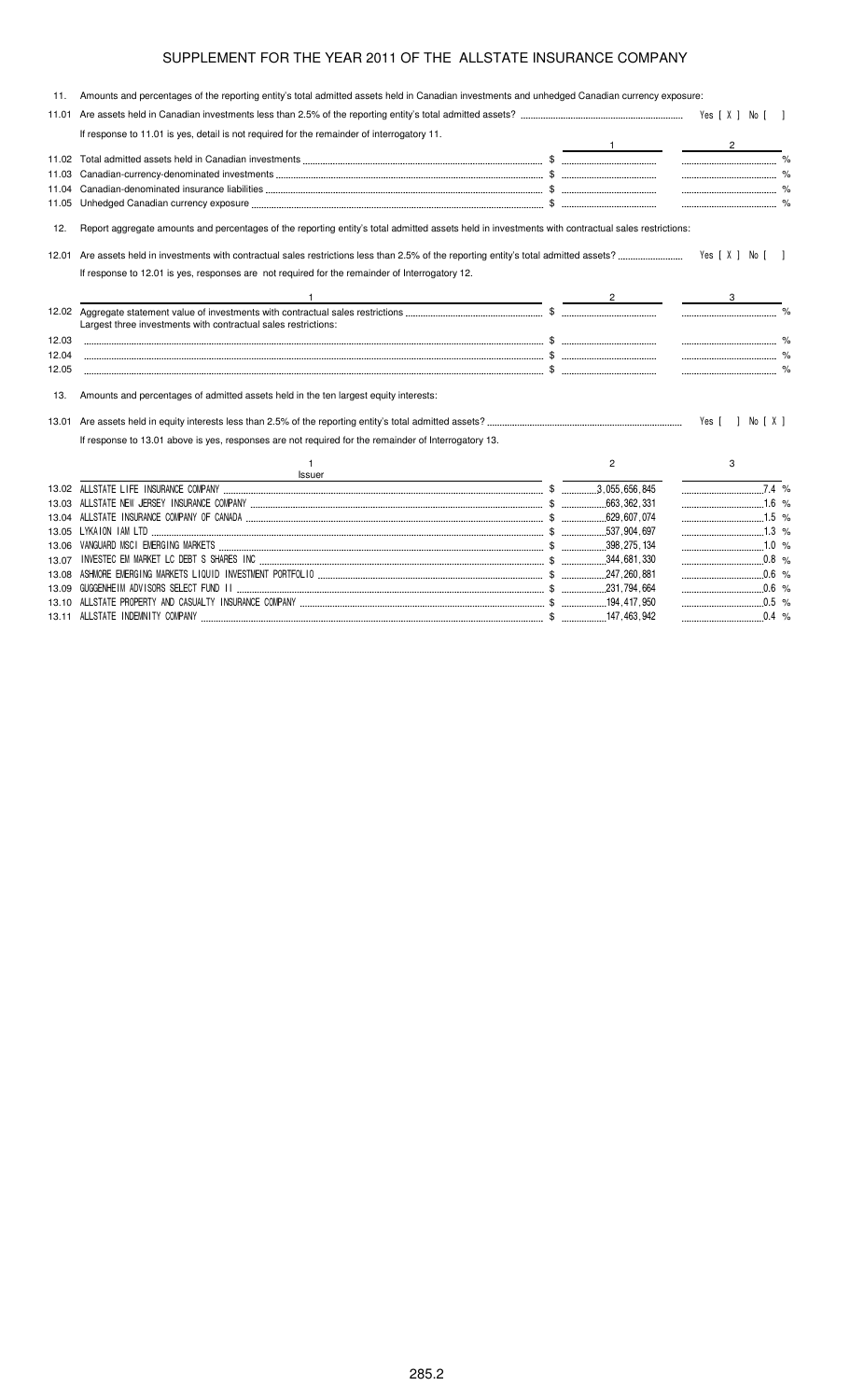| 14.            | Amounts and percentages of the reporting entity's total admitted assets held in nonaffiliated, privately placed equities: |                                |                  |                |
|----------------|---------------------------------------------------------------------------------------------------------------------------|--------------------------------|------------------|----------------|
| 14.01          |                                                                                                                           | Yes [ X ] No [                 |                  |                |
|                | If response to 14.01 above is yes, responses are not required for the remainder of Interrogatory 14.                      |                                |                  |                |
|                |                                                                                                                           | $2 \left( \frac{1}{2} \right)$ |                  |                |
|                | Largest three investments held in nonaffiliated, privately placed equities:                                               |                                |                  |                |
| 14.03          |                                                                                                                           |                                |                  |                |
| 14.04          |                                                                                                                           |                                |                  |                |
| 14.05          |                                                                                                                           |                                |                  |                |
| 15.            | Amounts and percentages of the reporting entity's total admitted assets held in general partnership interests:            |                                |                  |                |
|                |                                                                                                                           |                                | Yes [ X ] No [ ] |                |
|                | If response to 15.01 above is yes, responses are not required for the remainder of Interrogatory 15.                      | $\sim$ 2                       |                  |                |
|                | Largest three investments in general partnership interests:                                                               |                                |                  |                |
| 15.03          |                                                                                                                           |                                |                  |                |
| 15.04          |                                                                                                                           |                                |                  |                |
| 15.05          |                                                                                                                           |                                |                  |                |
| 16.            | Amounts and percentages of the reporting entity's total admitted assets held in mortgage loans:                           |                                |                  |                |
|                |                                                                                                                           |                                | Yes [ X ] No [   | $\blacksquare$ |
|                | If response to 16.01 above is yes, responses are not required for the remainder of Interrogatory 16 and Interrogatory 17. |                                |                  |                |
|                |                                                                                                                           | $\overline{c}$                 | 3                |                |
|                | Type (Residential, Commercial, Agricultural)                                                                              |                                |                  |                |
| 16.02          |                                                                                                                           |                                |                  |                |
| 16.03          |                                                                                                                           |                                |                  |                |
| 16.04          |                                                                                                                           |                                |                  |                |
| 16.05          |                                                                                                                           |                                |                  |                |
| 16.06          |                                                                                                                           |                                |                  |                |
| 16.07          |                                                                                                                           |                                |                  |                |
| 16.08<br>16.09 |                                                                                                                           |                                |                  |                |
|                |                                                                                                                           |                                |                  |                |

16.10 \$ % 16.11 \$ %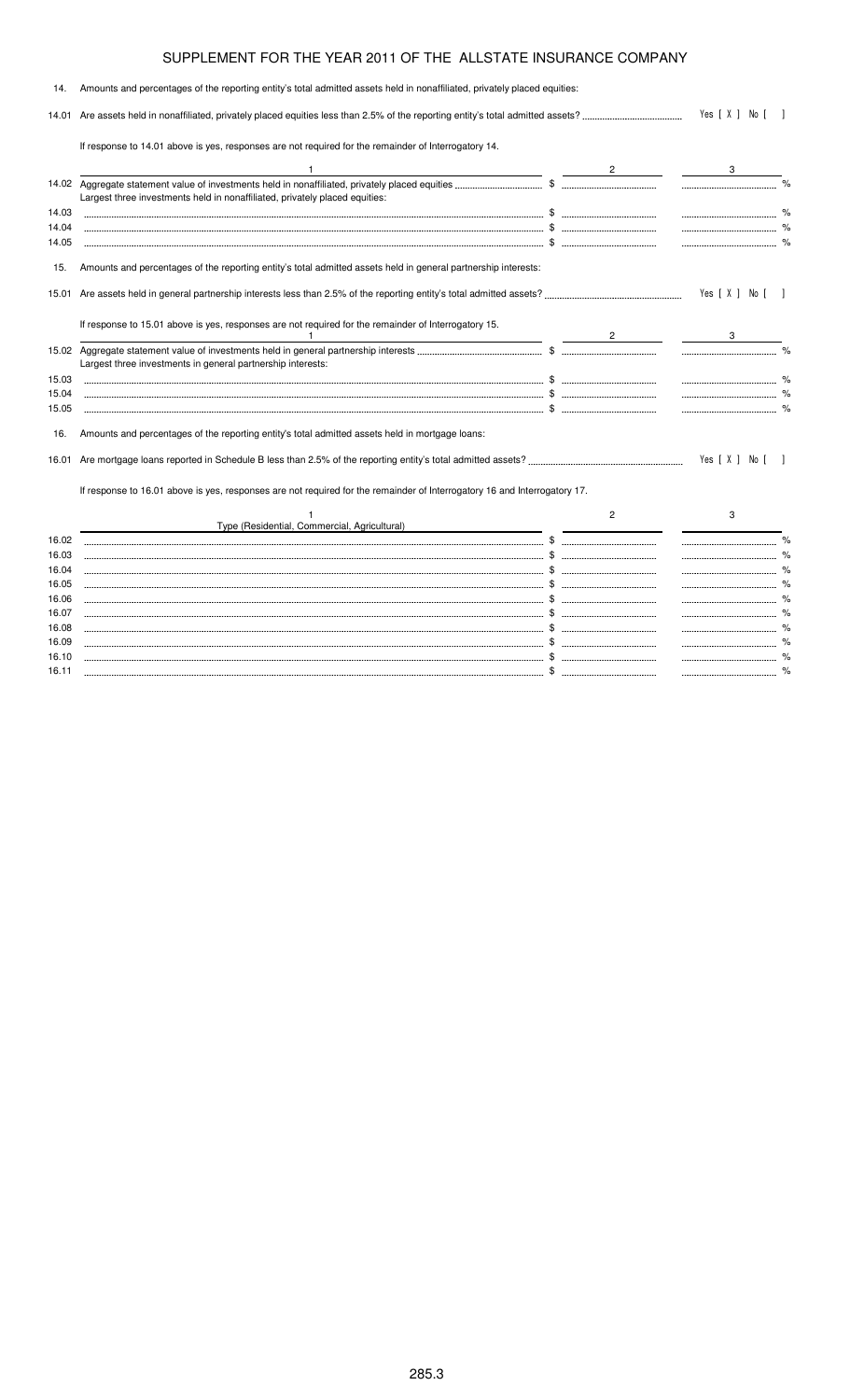Amount and percentage of the reporting entity's total admitted assets held in the following categories of mortgage loans:

|                         |               |              |                                                                                                                                                                                                                  |             |   |            |   |              |   | Loans        |                |               |
|-------------------------|---------------|--------------|------------------------------------------------------------------------------------------------------------------------------------------------------------------------------------------------------------------|-------------|---|------------|---|--------------|---|--------------|----------------|---------------|
|                         |               |              |                                                                                                                                                                                                                  |             |   |            |   |              |   |              |                |               |
| 16.13                   |               |              |                                                                                                                                                                                                                  |             |   |            |   |              |   |              |                |               |
| 16.14                   |               |              |                                                                                                                                                                                                                  |             |   |            |   |              |   |              |                |               |
| 16.15                   |               |              |                                                                                                                                                                                                                  |             |   |            |   |              |   |              |                |               |
| 16.16                   |               |              |                                                                                                                                                                                                                  |             |   |            |   |              |   |              | $\%$           |               |
| 17.                     |               |              | Aggregate mortgage loans having the following loan-to-value ratios as determined from the most current appraisal as of the annual statement date:                                                                |             |   |            |   |              |   |              |                |               |
|                         |               |              | Residential                                                                                                                                                                                                      |             |   | Commercial |   |              |   | Agricultural |                |               |
|                         | Loan to Value | $\mathbf{1}$ | $\overline{2}$                                                                                                                                                                                                   |             | 3 |            | 4 |              | 5 |              | 6              |               |
|                         |               |              |                                                                                                                                                                                                                  |             |   |            |   |              |   |              |                |               |
|                         |               |              |                                                                                                                                                                                                                  | \$          |   |            |   |              |   |              |                |               |
|                         |               |              |                                                                                                                                                                                                                  | $\%$<br>\$. |   |            |   |              |   |              |                |               |
|                         |               |              |                                                                                                                                                                                                                  |             |   |            |   |              |   |              |                |               |
|                         |               |              |                                                                                                                                                                                                                  |             |   |            |   |              |   |              |                |               |
| 18.01                   |               |              |                                                                                                                                                                                                                  |             |   |            |   |              |   |              | Yes [ X ] No [ |               |
|                         |               |              | If response to 18.01 above is yes, responses are not required for the remainder of Interrogatory 18.<br>Largest five investments in any one parcel or group of contiguous parcels of real estate.<br>Description |             |   |            |   |              |   |              |                |               |
|                         |               |              | $\overline{1}$                                                                                                                                                                                                   |             |   |            |   | $\mathbf{2}$ |   |              |                |               |
|                         |               |              |                                                                                                                                                                                                                  |             |   |            |   |              |   |              |                |               |
|                         |               |              |                                                                                                                                                                                                                  |             |   |            |   |              |   |              |                |               |
| 18.02<br>18.03<br>18.04 |               |              |                                                                                                                                                                                                                  |             |   |            |   |              |   |              |                |               |
| 18.05<br>18.06          |               |              |                                                                                                                                                                                                                  |             |   |            |   |              |   |              |                |               |
| 19.                     |               |              | Report aggregate amounts and percentages of the reporting entity's total admitted assets held in investments held in mezzanine real estate loans:                                                                |             |   |            |   |              |   |              |                |               |
|                         |               |              |                                                                                                                                                                                                                  |             |   |            |   |              |   |              | Yes [ X ] No [ |               |
|                         |               |              | If response to 19.01 is yes, responses are not required for the remainder of Interrogatory 19.                                                                                                                   |             |   |            |   |              |   |              |                |               |
|                         |               |              |                                                                                                                                                                                                                  |             |   |            |   |              |   |              |                |               |
|                         |               |              |                                                                                                                                                                                                                  |             |   |            |   |              |   |              |                |               |
|                         |               |              | Largest three investments held in mezzanine real estate loans:                                                                                                                                                   |             |   |            |   |              |   |              |                |               |
| 19.01<br>19.02<br>19.03 |               |              |                                                                                                                                                                                                                  |             |   |            |   |              |   |              |                | $\frac{1}{2}$ |
| 19.04<br>19.05          |               |              |                                                                                                                                                                                                                  |             |   |            |   |              |   |              |                | %             |